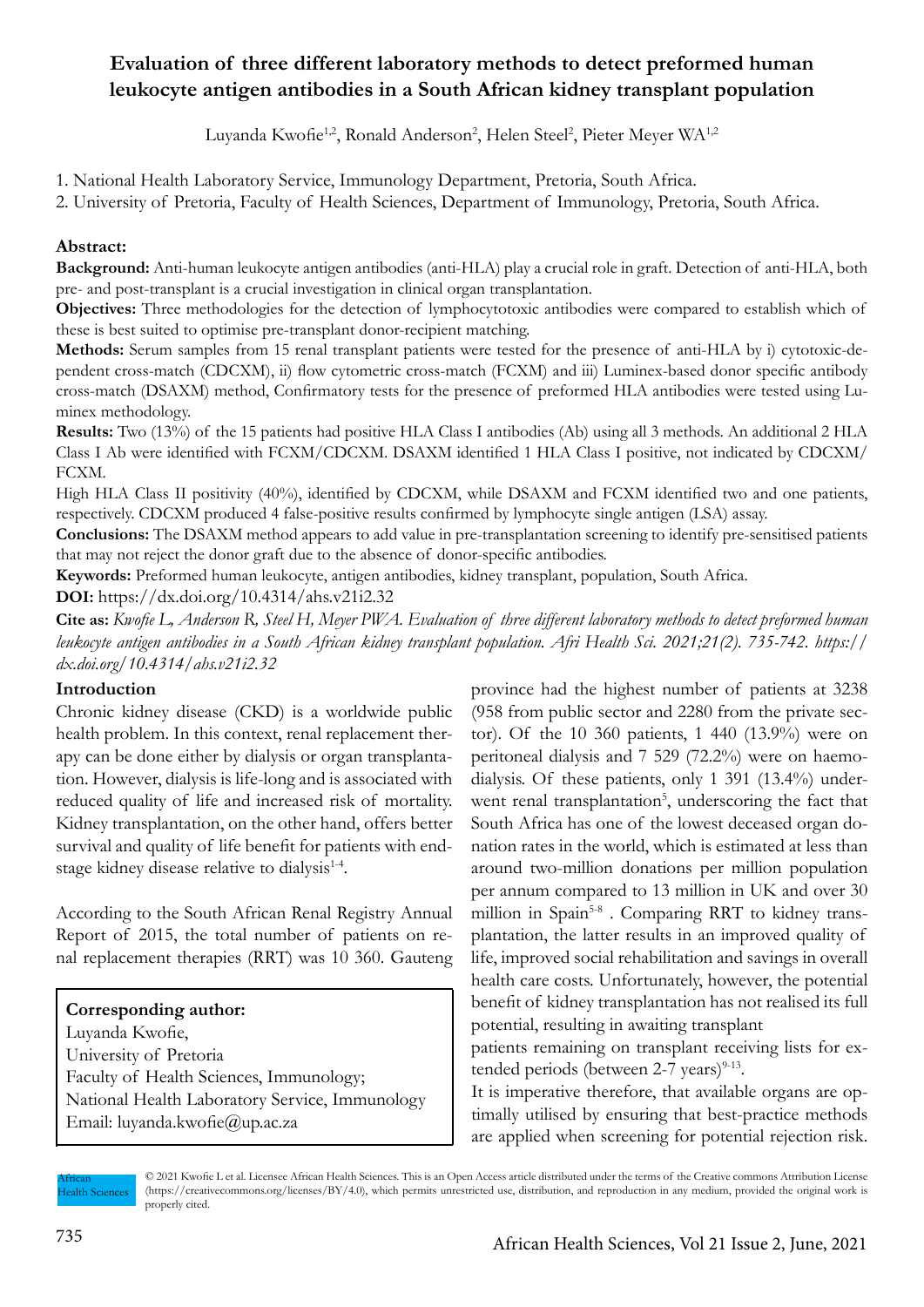In this context, the impact of detection of pre-formed human leukocyte antigen (HLA) antibodies reactive with transplanted organs is a well-established practice in clinical renal transplantation $14, 15$ .

Presently, complement dependent cytotoxicity crossmatch (CDCXM) remains the most frequently utilised pre-transplant cross-match technique in the South African setting14,15. However, this technique has limitations due mainly to low viability of cells in both cadaver deceased and living-related donor screening. Although there is still uncertainty in regarding the most sensitive method among the available assays in the routine environment and if they can be used individually. Baranwal and colleagues indicated that Luminex based cross-match predated CDCXM and flow cytometry cross-match results to a reasonable degree, hence, it can be considered the most sensitive in their settings<sup>3</sup>. Therefore, to establish an alternative method for detection of recipient serum antibodies directed against donor antigens is necessary in our country<sup>3, 16-18</sup> and represents the primary focus of the current study.

## **Methods**

### **Study Population**

Fifteen patients and their living – related donors, who were candidates undergoing their 1<sup>st</sup> for renal transplantation at the Steve Biko Academic State Hospital and Jacaranda Private Hospital, Pretoria, South Africa, were enrolled in this study, which was conducted from September 2014 through April 2015.

Unfortunately, there is no known details collected at the start of the study regarding potential multiparous or previous transfusions. Written and signed informed consent was obtained from each patient and healthy donor prior to enrolment into the study. The study was approved by the Research Ethics Committee of the Faculty of Health Sciences of the University of Pretoria, South Africa and conformed to good laboratory practice, as well as with the 1964 Helsinki declaration and its later amendments or comparable ethical standards. Ethics certificate reference number: 242/2013.

The patients were cross-matched with their potential donors using three different methods viz the Terasaki microlymphocytotoxicity technique (CDCXM), the flow cytometry cross-match (FCXM) and the Luminex-based donor specific antibodies cross-match (DSAXM).

**CDCXM:** This assay was performed using the standard two-stage National Institutes of Health (NIH)

technique (Patel, Terasaki 1969, Peña, Fitzpatrick & Saidman 2013). Donor T- and B-lymphocytes were isolated via attachment to CD2- and CD19-monoclonal antibody-bound immunomagnetic beads respectively, followed by elution (One Lamda, Inc. Hannover, Germany).

Briefly, donor T- and B- lymphocytes were incubated with recipient sera for 30 min at room temperature. Rabbit complement was added to each well and the microplates incubated for 60 min at room temperature. The cells were then stained with a fluorescent dye mix, containing acridine orange (AO) and ethidium bromide (EB) (One Lamda, Inc.) and observed microscopically for cytotoxicity using a fluorescence microscope. DSA (donor specific antigen) binds to the donor cells, activating the complement cascade via the classical pathway, resulting in lysis of lymphocytes detected by differential fluorescence (red - EB, stained dead cells and green - AO stained live cells). CDCXM results for both T- and B-cells were considered positive when cell death exceeded that of the negative control by 20%.

**FCXM:** This assay was performed using patients' serum samples and donor peripheral blood mononuclear cells. The technique was performed by mixing 100μl of a 1x10<sup>6</sup> cells/ml donor lymphocytes with 20μl of patient or control sera and incubated for 60 minutes at room temperature, followed by three washes with phosphate-buffered saline (PBS; 5min at 600g). To identify alloantibodies and differentiate between T and B cells, the re-suspended pellet was then

incubated for 30 min in the dark with 5μl of phycoerithrin-CY5 labelled anti-CD3 (CD3-PC5) (Beckman Coulter, USA), 5μl of phycoerithrin labelled anti-CD19 (CD19-PE) monoclonal antibody (Beckman Coulter, USA), and 10μl of goat F(ab)2 antihuman IgG - fluorescein isothiocynate (FITC) antibody (Beckman Coulter, USA). Two wash steps were then performed as described above and cells analysed following re-suspension in 200μl of PBS.

Multicolour flow cytometric analysis was performed using the Cytomics FC 500 instrument (Beckman Coulter, USA). Viable lymphocytes were gated on the basis of their forward and side- scatter characteristics. Flow cytometry crossmatch results were expressed as the median channel florescence shift from the negative serum of either the T- and/or the B-cells.

**DSAXM:** This assay was performed as per the manufacturer's instructions

(Gen-Probe, LIFECODES, Stamford, CT). It is used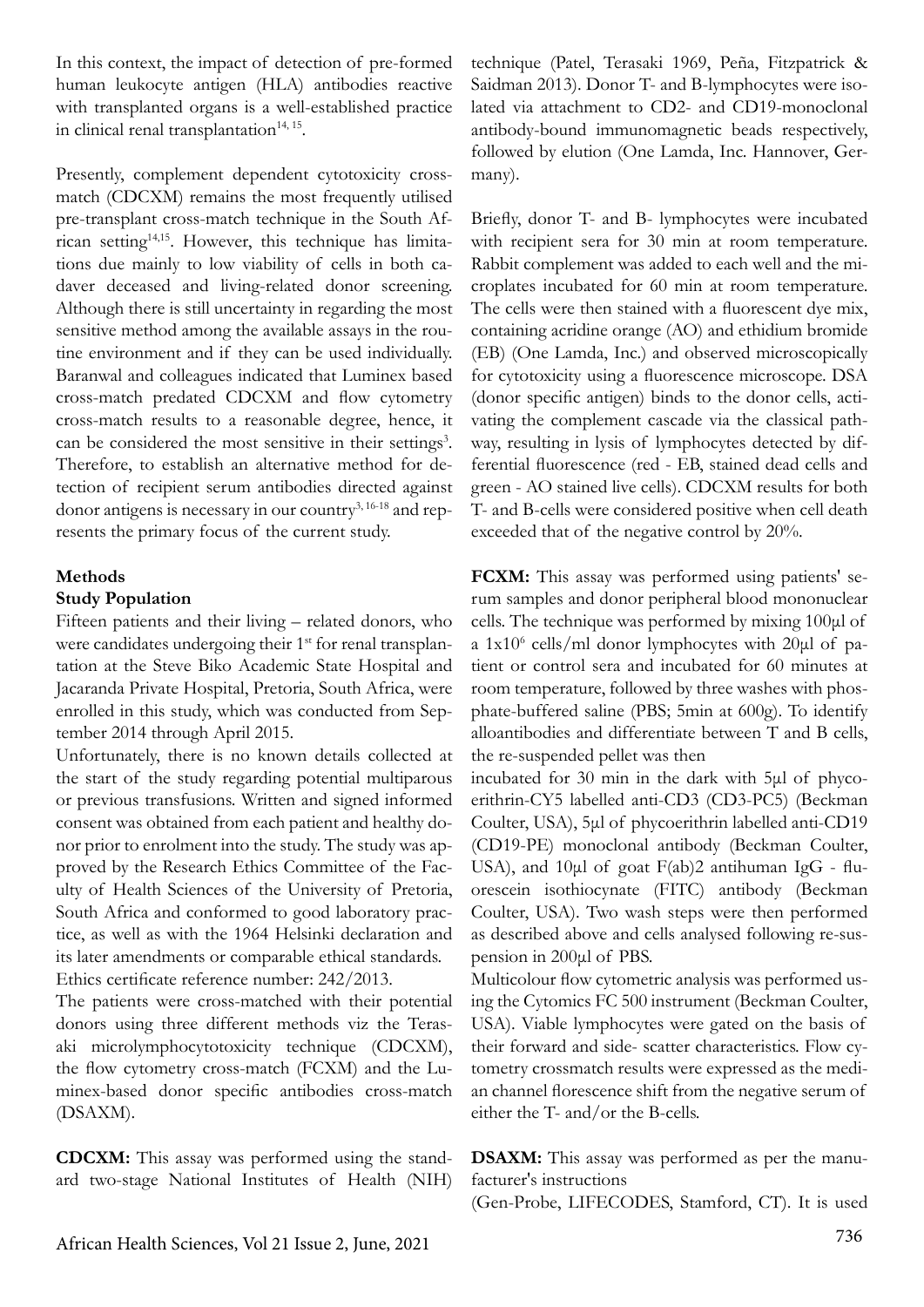to detect IgG antibodies to donor-specific class I and class II HLA. Donor lymphocytes were isolated from peripheral blood, solubilised with non-ionic detergents, followed by centrifugation to remove cell debris and the supernatant (lymphocyte lysate) decanted.

Donor lysates were then incubated with capture beads at room temperature for 30 min in the dark with intermittent mixing to facilitate binding of the solubilized donor HLA molecules to the immunofluorescent beads. The assay included control beads to monitor the amount of background fluorescence in the assay.

After incubation, beads/lysate mixtures were transferred to the filter plate and washed. Diluted recipient serum was then added to the beads and incubated with agitation in the dark for 30 min followed by 3 washes. Diluted anti-human IgG streptavidin-phycoerythrin conjugate (SAPE) was then added and incubated for a further 30 min period. After addition of wash buffer, readings were taken on the Bio-Plex array system, Luminex 100 analyser.

Determination if a captured bead was positive or negative for DSAXM was performed according to the manufacturer's instructions. The mean fluorescence intensity (MFI) value of each bead was compared to three cut-off values (background adjustment factor; BAFs). The cut-off values were calculated from the measured background of three negative control beads in each test well. The process was repeated for each of the two beads to obtain three results (Adjusted MFI values). A sample was considered positive if two or more Adjusted MFI Values were positive and a sample was considered to be negative if two or more Adjusted MFI Values were negative<sup>19</sup>.

HLA antibody analysis: In this assay, serum samples from the recipients were analysed for HLA class I and class II IgG HLA antibodies using the commercially available LABScreen mix, single antigen (LSA) class I and class II assay kit (One Lambda, Inc., Canoga Park, CA, USA) on a Luminex platform (Bio-Plex 200, Bio-Rad Laboratories, USA). The procedure was performed according to the manufacturer's instructions. Briefly, serum was first incubated with LABScreen® beads coated with HLA antigens (One Lambda, Canoga Park), using a 96 V-shaped well plate, followed by washing to remove unbound antibodies. Alloantibodies present in the test serum bind to the antigen-coated beads and are detected by addition of R-Phycoerythrin (PE)-conjugated goat anti-human IgG in the second incubation step. All incubations were performed on a gently rotating platform in the dark at room temperature. After the last wash, buffer was added to each well and samples analysed. Trimmed Mean Fluorescence values were recorded using Luminex 100 IS v 2.3 software (Luminex Corporation, USA) for data analysis. Negative and positive controls were included with each assay. Data was normalised to the background value of the negative control serum and a minimum of 50 beads was required for the

assay to pass. Data analysis was performed using HLA Fusion 3.0 software (One Lambda, Inc.). To determine the presence of HLA antibodies in the patients' sera, Mean Fluorescence Intensity (MFI) of the bead was normalized against the MFI of the negative control serum. A bead was regarded as being positive if the MFI value was 1000 or higher. This procedure enables detection of the entire spectrum of HLA allo-antibodies in recipient serum.

### **Results**

The recipient group consisted of 9 (60%) females and 6 (40%) males, while the living related donor group consisted of 6 (40%) females and 9 (60%) males.

The mean age of the recipients was 39.3 (range 21-61 years) with Caucasians accounting for 73%. Of these, the mean donor age was 41.7 (range 23-58 years) with Africans accounting for 27% of this group. Recipients and their potential donors were all blood group compatible. Donor and recipient profiles are shown in Table 1.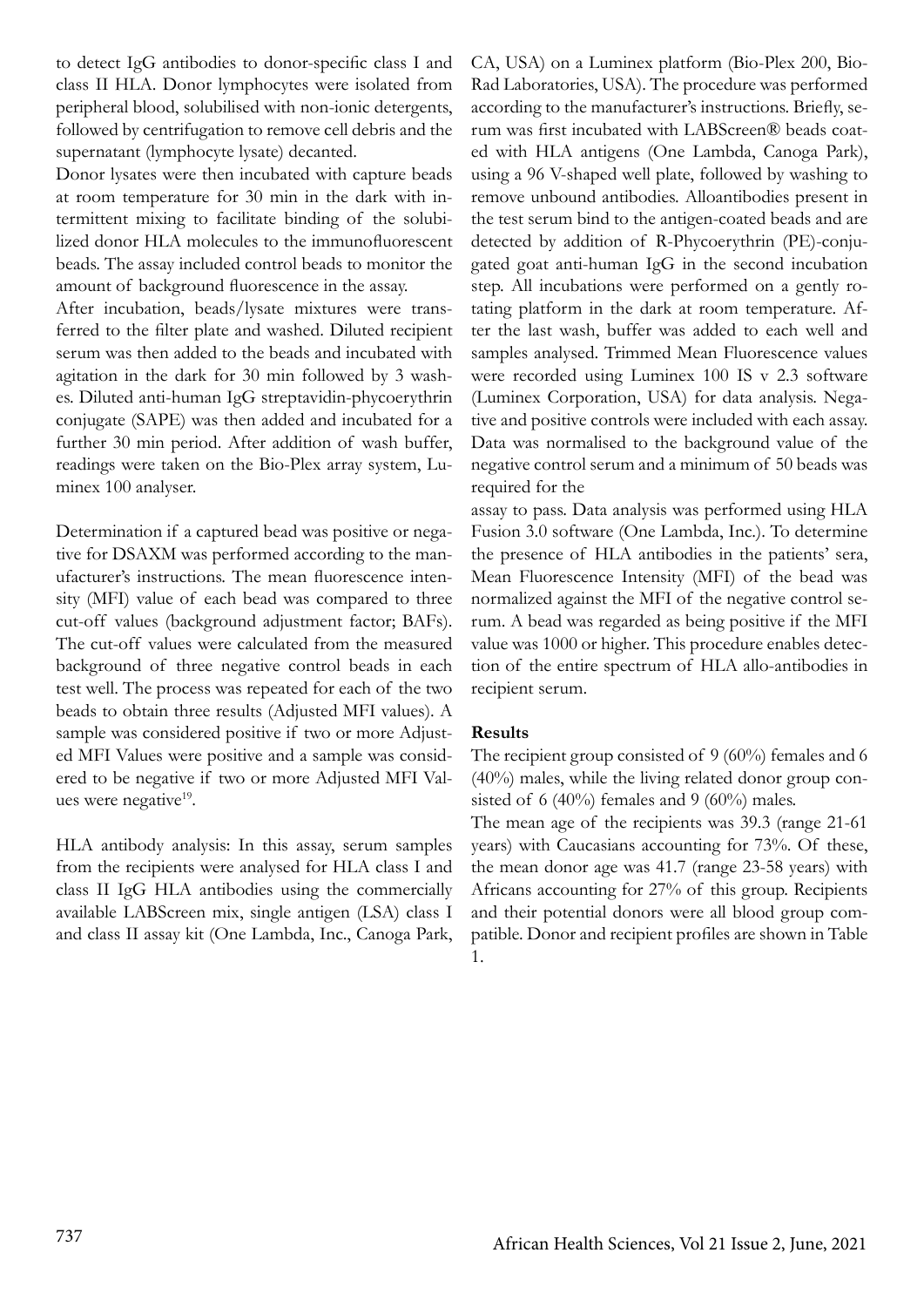|                                      | Table 1: Recipient-donor profile for 15 allograft recipients awaiting kidney transplants in South |                   |  |  |
|--------------------------------------|---------------------------------------------------------------------------------------------------|-------------------|--|--|
| Africa (September 2014- April 2015). |                                                                                                   |                   |  |  |
| <b>Variables</b>                     | Donors (n=15)                                                                                     | Recipients (n=15) |  |  |
| Age in Years - Mean (SD)             | 47.7 (11)                                                                                         | 39.3 (13.4)       |  |  |
| Gender - n (%)                       |                                                                                                   |                   |  |  |
| Male                                 | 9(60)                                                                                             | 6(40)             |  |  |
| Female                               | 6(40)                                                                                             | 9(60)             |  |  |
| Ethnicity- n (%)                     |                                                                                                   |                   |  |  |
| Caucasian                            | 11 (73)                                                                                           | 11(73)            |  |  |
| African                              | 4(27)                                                                                             | 4(27)             |  |  |
| Blood Type- n (%)                    |                                                                                                   |                   |  |  |
| Α                                    | 5(33)                                                                                             | 7(47)             |  |  |
| В                                    | 1(7)                                                                                              | 4(27)             |  |  |
| O                                    | 9(60)                                                                                             | 3(20)             |  |  |
| AB                                   | 0(0)                                                                                              | 1(6)              |  |  |
| Medical history (recipients) - n (%) |                                                                                                   |                   |  |  |
| Diabetic mellitus                    |                                                                                                   | 1(7)              |  |  |
| Hypertension                         |                                                                                                   | 12(80)            |  |  |
| Hyperuricaemia                       |                                                                                                   | 2(13)             |  |  |
| Systemic lupus erythematosus (SLE)   |                                                                                                   | 2(13)             |  |  |
| Hypothyroidism                       |                                                                                                   | 2(13)             |  |  |
| Hypercholesterolaemia                |                                                                                                   | 5(33)             |  |  |
| Unknown                              |                                                                                                   | 1(7)              |  |  |
| Dialysis (HD/PD)                     |                                                                                                   | 9/6               |  |  |
| Average duration (mon)               |                                                                                                   | 23.5(10.5)        |  |  |

As shown in Table 2, seven (47%) of the fifteen patients were CDCXM positive (in terms of class I and /or class II), two (13%) patients were class I positive, thirteen (87%) were class I negative, while six (40%) patients were class II positive and nine (60%) were class II negative. One (7%) patient was class I and class II positive.

**Table 2: Results comparing the three cross-match methods for patients awaiting kidney transplants (September 2014 – April 2015)**

|                              |              | <b>NIH</b>   |              | Luminex      |              | Flow         |  |
|------------------------------|--------------|--------------|--------------|--------------|--------------|--------------|--|
|                              | <b>CDCXM</b> |              | DSAXM        |              | <b>FCXM</b>  |              |  |
| <b>Patient</b>               | Class I      | Class II     | Class I      | Class II     | Class I      | Class II     |  |
| 1                            | N            | $\mathbf{P}$ | N            | N            | N            | N            |  |
| $\mathbf{2}$                 | N            | $\mathbf N$  | N            | N            | N            | $\mathbf N$  |  |
| 3                            | $\mathbf N$  | N            | N            | N            | N            | $\mathbf N$  |  |
| $\overline{\mathbf{4}}$      | N            | $\mathbf{P}$ | $\mathbf{P}$ | $\mathbf{P}$ | N            | $\mathbf N$  |  |
| 5                            | $\mathbf N$  | $\mathbf N$  | N            | N            | $\mathbf N$  | $\mathbf N$  |  |
| 6                            | N            | $\mathbf N$  | N            | N            | N            | $\mathbf N$  |  |
| $\overline{7}$               | $\mathbf{P}$ | N            | $\mathbf{P}$ | $\mathbf{P}$ | $\mathbf{P}$ | ${\bf N}$    |  |
| 8                            | N            | N            | N            | N            | N            | $\mathbf N$  |  |
| $\boldsymbol{9}$             | $\mathbf N$  | $\mathbf N$  | N            | N            | $\mathbf N$  | $\mathbf N$  |  |
| 10                           | $\mathbf{P}$ | $\mathbf{P}$ | N            | N            | $\mathbf{P}$ | $\mathbf{P}$ |  |
| 11                           | $\mathbf N$  | $\mathbf{P}$ | N            | N            | $\mathbf N$  | ${\bf N}$    |  |
| 12                           | N            | $\mathbf{P}$ | N            | N            | N            | $\mathbf N$  |  |
| 13                           | $\mathbf N$  | $\mathbf{P}$ | N            | N            | $\mathbf N$  | $\mathbf N$  |  |
| 14                           | $\mathbf N$  | N            | N            | N            | $\mathbf N$  | $\mathbf N$  |  |
| 15                           | N            | $\mathbf N$  | $\mathbf N$  | N            | N            | $\mathbf N$  |  |
| Total Positive - n (%)       | 2(13)        | 6 (40)       | 2(13)        | 2(13)        | 2(13)        | 1 (7)        |  |
| Total Negative - n (%)       | 13 (87)      | 9(60)        | 13 (87)      | 13 (87)      | 13 (87)      | 14 (93       |  |
| $N = Negative; P = Positive$ |              |              |              |              |              |              |  |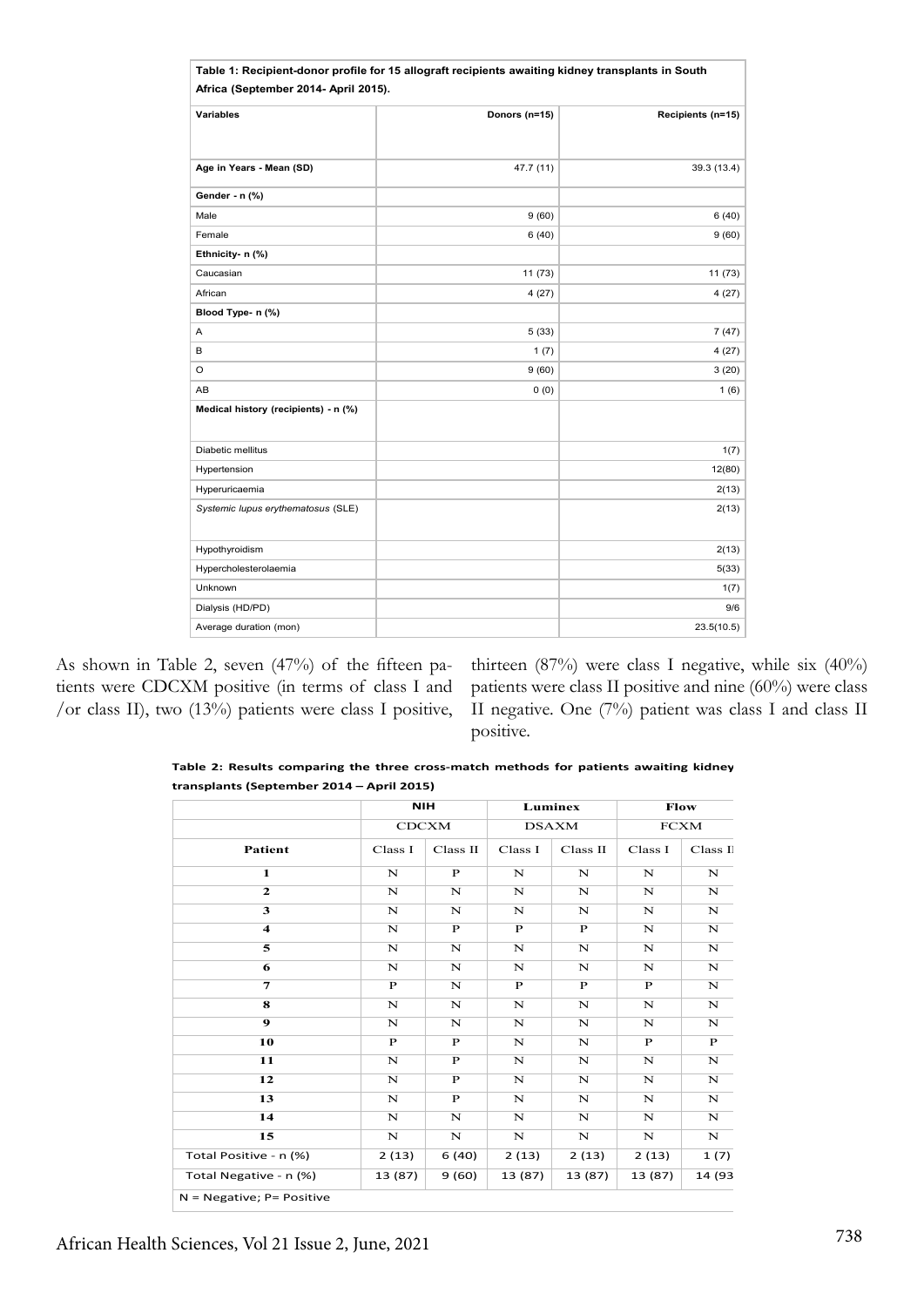CDCXM, FCXM and DSAXM results performed on all recipients included in this study are presented collectively in Figure 1. For all three methods, two (13%) patients were truly positive for HLA class I (Figure 1A). CDCXM and FCXM results correlated for these patients, but further analysis revealed that DSAXM correlated with only one patient. CDCXM exhibited a high percentage of positive HLA class II (40%), while DSAXM identified only two (13%) patients and FCXM only one (7%). HLA antibody screening using HLA class I and class II single antigens was performed to detect the possible presence of antibodies against the donor antigens (Table 3).



**Figure 1:** Comparison between cross-match testing methods. CDC – complement-dependant-cytotoxicity; DSA – donor specific antibodies; FCXM – flow cytometric cross-matching

| Table 3: Lymphocyte single antigen (LSA) detection, panel reactive antibodies and |  |  |  |
|-----------------------------------------------------------------------------------|--|--|--|
| alleles detected on the 4 patients who tested positive by CDC crossmatching.      |  |  |  |

|                                                |          | <b>HLA Class I</b>                                           | <b>HLA Class II</b> |                           |  |
|------------------------------------------------|----------|--------------------------------------------------------------|---------------------|---------------------------|--|
| <b>Patient</b><br>No:                          | PRA%     | <b>Alleles identified</b>                                    | PRA%                | <b>Alleles identified</b> |  |
|                                                | 5        | A66, B45, B60, B76                                           | 2                   | DPQ1, DPQ5                |  |
| 11                                             | 14       | A2, B18, B41, B45, B48, B50, B60, B61,<br>B71, B72, B75, B76 | 0                   | N/A                       |  |
| 12                                             |          | <b>B73</b>                                                   | 0                   | N/A                       |  |
| 13                                             | $\Omega$ | N/A                                                          | 0                   | N/A                       |  |
| %PRA – Percentage of panel reactive antibodies |          |                                                              |                     |                           |  |

### **Discussion**

Renal transplantation is the option of choice in RRT for patients with end-stage kidney disease<sup>20, 21</sup>. In South Africa, the CDC pre-transplant crossmatching method is still widely used as a technique of choice in the pre-renal transplantation work-up<sup>14, 15</sup>, and is routinely used in our setting for both deceased and live donor pre-transplantation. It is an important tool in evaluating histocompatibility in recipient and donor matching. A negative CDCXM pretransplantation is known to reduce the risk of hyperacute rejection significantly<sup>22</sup>, with the presence of HLA antibodies being indicated by a positive CDCXM.

The presence of these antibodies, especially DSA, plays a crucial role in graft rejection and eventually graft loss23-26. However, the CDCXM is known for its lack of sensitivity, and limitations, including both false negative and –positive results. False-negative results may occur if there are low levels of DSA or if the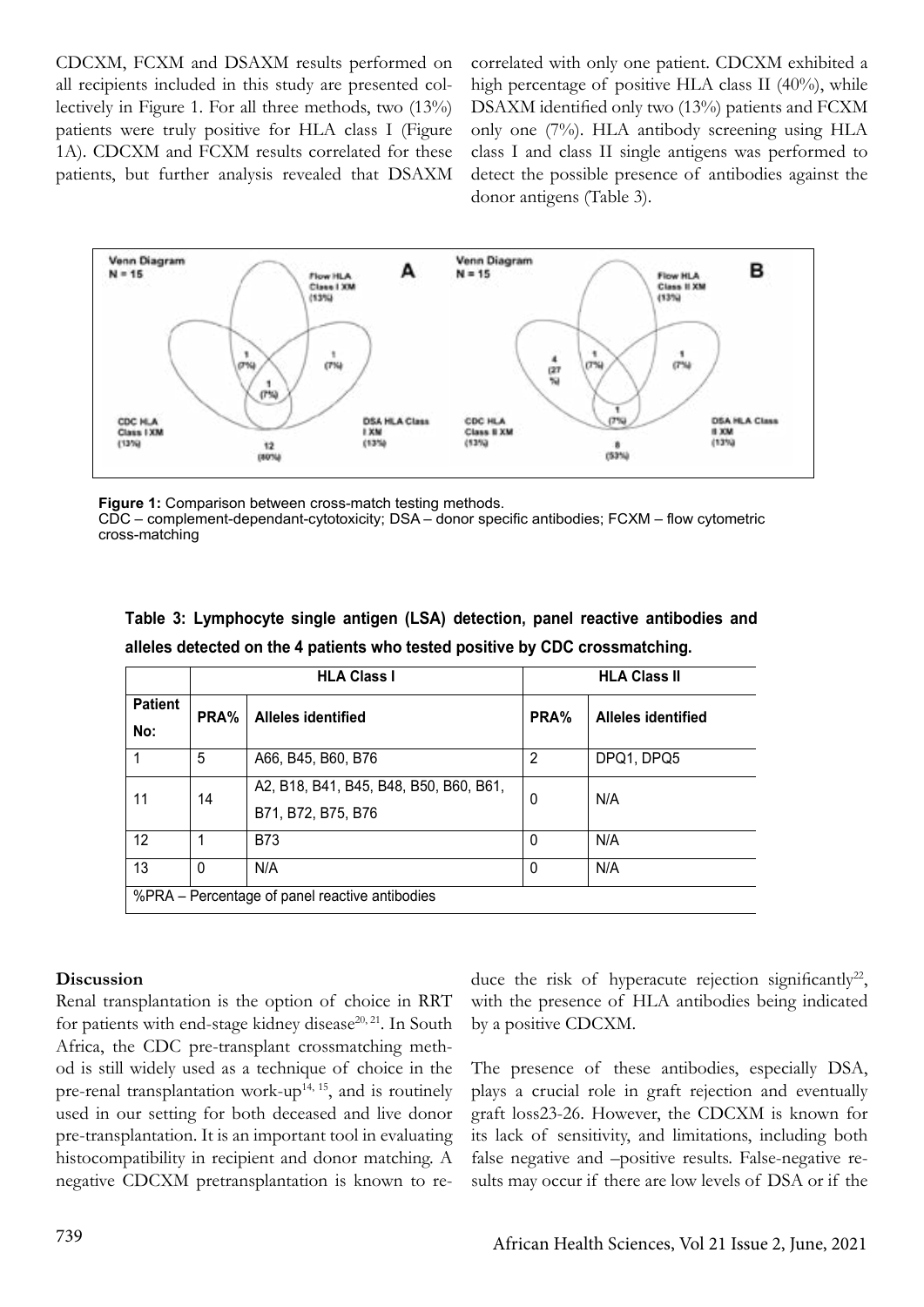antibody isotype does not activate complement. In this context, HLA antibodies of the IgG2 and IgG4 subclasses are unable to activate complement cascade and consequently will not be detected<sup>21, 27, 28</sup>. In addition, CDCXM is also known to be reactive with non-specific antibodies (i.e. IgM antibodies) leading to false-positive reactions, hence more specific and sensitive techniques are required<sup>2, 21, 29</sup>. Our results showed a  $40\%$  false-positivity rate for HLA Class II, which confirms the lack of sensitivity of this procedure. The results suggest that the CDCXM HLA class II method has limited diagnostic application because of this high false-positivity rate. On the other hand, CDCXM HLA class I testing, which has limited application in cadaver deceased donor transplant, may be beneficial in living related donor transplant when used in conjunction with another more sensitive cross-match method.

Luminex DSAXM is a novel procedure in our local setting. To our knowledge, this procedure is not widely used for routine or diagnostic purposes in tissue immunology centres in South Africa, making our study novel in this regard.

Although DSAXM Class II false results have occasionally been reported $30-33$ , in our study, the DSAXM results for HLA class II correlated well with FCXM results. Although our sample size was small, DSAXM was preferred to the CDCXM procedure, thereby eliminating the reliance on viable cells because DSAXM uses donor lysate, which can also be stored for future analysis. In addition, DSAXM detects only IgG DSA, and is therefore more sensitive<sup>17,34, 35</sup>.

The DSA and FCXM methods showed equivalent performance. However, one patient with a positive FCXM class II reaction was negative with DSAXM. It was established that this patient was pre-sensitised, as the presence of HLA class II antibodies were detected as per LSA as shown in Table 3, but did not have specific antibodies to the donor's HLA Class II antigens. We therefore conclude that despite the small size of our study group, the preliminary results shown in this study demonstrate that, DSAXM could add potential value in pre-sensitised kidney transplant patient screening in order to identify those pre-sensitised patients that may not reject the donor graft due to the absence of donor-specific antibodies. It was also established that CDCXM (HLA Class II) could be excluded in favour of more sensitive methodologies such as, FCXM, DSAXM or LSA.

### **Limitation of the study**

The main limitation of this study was the small numbers of subjects recruited overall, particularly for the post-transplant study. One of the reasons being that most recipients were not residing in Gauteng in close proximity to the hospitals.

Hence, they were unavailable for follow-up study. Overall, the time period for this study was also limited being a post-graduate study set within a timeframe of 2-3 years and the fact that the Greater Tshwane transplantation institutions do limited LRD transplantations. Nevertheless, potentially interesting findings with translational potential resulted from the study.

There have been reports by others of false-positive DSAXM Class II results<sup>30-33</sup>. However, the DSAXM Class II results recorded in the current study correlated well with FCXM, as well as with the Luminex DSA method. This is one of the major issues for future study. In our study, the HLA groups/ isotopes of interest were HLA, B, C, DR and DQ. However few case reports have demonstrated anti-HLA DP as having detrimental outcomes for renal graft survival<sup>36, 37</sup>. As methods improve to identify HLA antigen specificities, the allocation of organs to recipients will become more onerous. Pre-transplant immunological risks remain a major stumbling block and more research still needs to be conducted to improve donor-recipient matching.

### **Conflict of interest**

None declared.

### **References**

1. Alheim M, Paul PK, Hauzenberger D-M, Wikström A-C. Improved flow cytometry based cytotoxicity and binding assay for clinical antibody HLA crossmatching. *Human Immunology*. 2015;76(11):849-57.

2. Tait BD. Detection of HLA antibodies in organ transplant recipients–triumphs and challenges of the solid phase bead assay. *Frontiers in Immunology*. 2016;7:570.

3. Baranwal AK, Bhat DK, Goswami S, Agarwal SK, Kaur G, Kaur J, et al. Comparative analysis of Luminex-based donor-specific antibody mean fluorescence intensity values with complement-dependent cytotoxicity & flow crossmatch results in live donor renal transplantation. *The Indian Journal of Medical Research*. 2017;145(2):222.

4. Callus R, Buttigieg J, Anastasi AA, Halawa A. Basic concepts in kidney transplant immunology. British Journal of Hospital Medicine. 2017;78(1):32-7.

5. Davids MR, Marais N, Jacobs JC. South African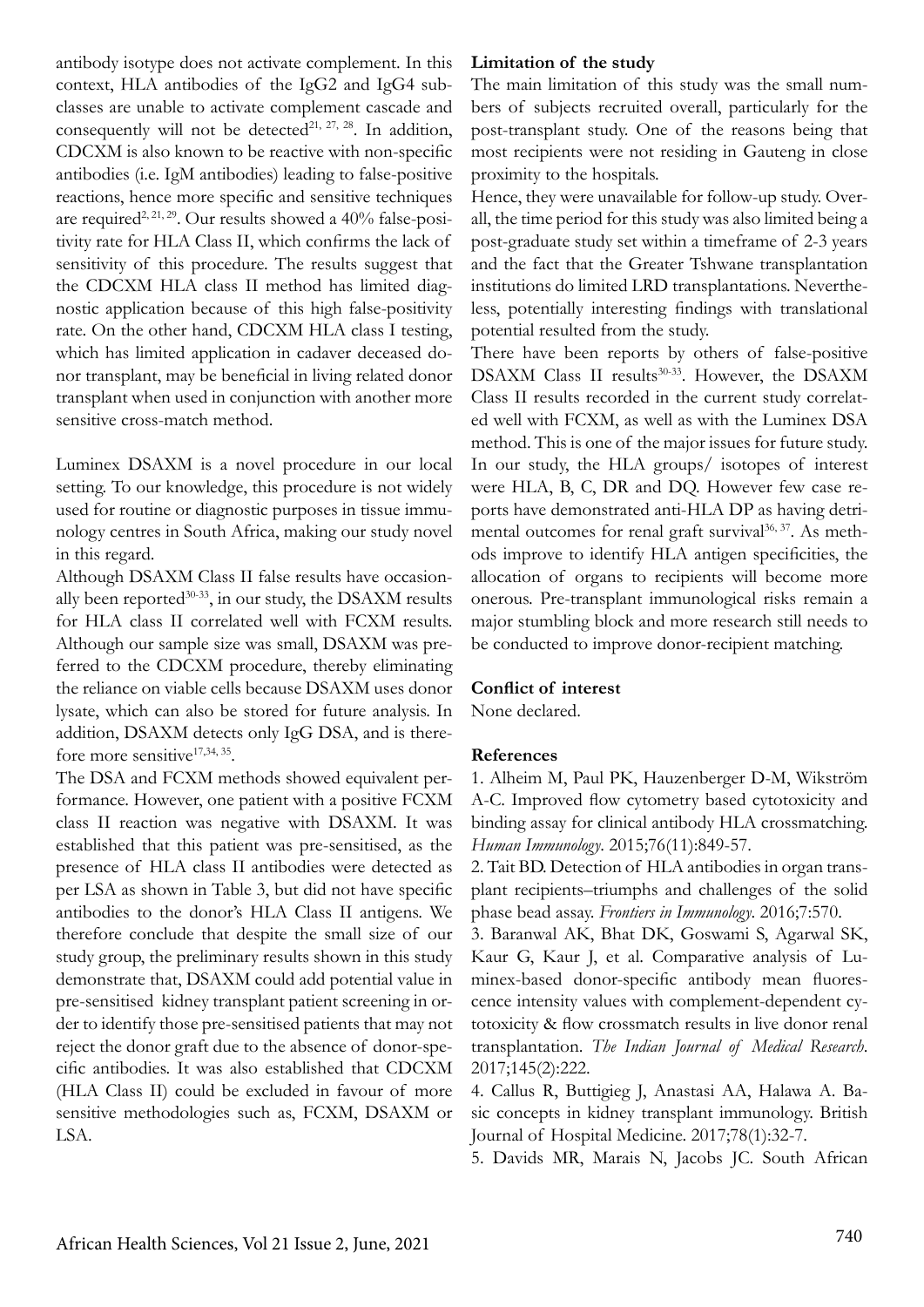Renal Registry Annual Report 2015. *African Journal of Nephrology*. 2017;20(1):201-13.

6. Sparaco A. Increase organ domation: Is presumed consent the answer? 2017 [updated 2017. Available from: https://www.odf.org.za.

7. Venter S. Tissue transplant play a vital role in improving quality of life 2017 [Available from: https://www. odf.org.za/images/PDF/Archive/Transplant%20 vol%2016%20No%202%20-%20webversion.pdf.

8. Du Toit T, Manning K, Thomson D, McCurdie F, Muller E. A 10-year analysis of organ donor referrals to a South African tertiary public sector hospital. *S Afr Med J*. 2020;110(2):132-4.

9. Montgomery RA, Lonze BE, King KE, Kraus ES, Kucirka LM, Locke JE, et al. Desensitization in HLA-incompatible kidney recipients and survival. *New England Journal of Medicine*. 2011;365(4):318-26.

10. Steyn E. Transplant in South Africa, 2011 2011 [Available from: https://www.odf.org.za/images/ PDF/Archive/Transplant%20vol%2010%20no%20 3%20-%20webversion.pdf.

11. Pauly RP. Survival comparison between intensive hemodialysis and transplantation in the context of the existing literature surrounding nocturnal and short daily hemodialysis. *Nephrology Dialysis Transplantation*. 2012;28(1):44-7.

12. van Heerden A, du Plessis C. Where do donors come from? 2016 [Available from: https://www.odf. org.za/images/PDF/Archive/Tranplant%20vol%20 15%20No%201%20-%20webversion.pdf.

13. Bhatt GC, Das RR. Early versus late initiation of renal replacement therapy in patients with acute kidney injury-a systematic review & meta-analysis of randomized controlled trials. *BMC Nephrology*. 2017;18(1):78. 14. Worsley CM, Mayne ES, Suchard MS. Lu-

minex-based virtual crossmatching for renal transplantation in South Africa. SAMJ: South African Medical Journal. 2012;102(1):40-3.

15. Ramparsad N. Establishment of a flow cytometric assay in the setting of renal transplant for T and B cell crossmatching 2014.

16. Bittencourt MC, Rebibou J-M, Saint-Hillier Y, Chabod J, Dupont I, Chalopin J-M, et al. Impaired renal graft survival after a positive B-cell flow-cytometry crossmatch. *Nephrology, dialysis, transplantation: official publication of the European Dialysis and Transplant Association-European Renal Association*. 1998;13(8):2059-64.

17. Eng H, Bennett G, Tsiopelas E, Lake M, Humphreys I, Chang S, et al. Anti-HLA Donor-Specific Antibodies Detected in Positive B-Cell Crossmatches by Luminex® Predict Late Graft Loss. *American Journal of Transplantation*. 2008;8(11):2335-42.

18. Kupatawintu P, Tatawatorn A, Premasathian N, Avihingsanon Y, Leelahavanichkul A, Hirankarn N. Association between flow cytometric crossmatching and graft survival in Thai cadaveric-donor kidney transplantation. *Asian Pacific Journal of Allergy and Immunology*. 2016;34(1). 19. Riethmüller S, Ferrari-Lacraz S, Müller MK, Raptis DA, Hadaya K, Rüsi B, et al. Donor-specific antibody levels and three generations of crossmatches to predict antibody-mediated rejection in kidney transplantation. *Transplantation*. 2010;90(2):160-7.

20. Dieplinger G, Ditt V, Arns W, Huppertz A, Kisner T, Hellmich M, et al. Impact of de novo donor-specific HLA antibodies detected by Luminex solid-phase assay after transplantation in a group of 88 consecutive living-donor renal transplantations. *Transplant International*. 2014;27(1):60-8.

21. Haque WMM, Rahim MA. Cross-matches in Transplantation: Each is Complementary to Other. *BIRDEM Medical Journal*. 2017;6(2):118-26.

22. Lee J, Park BG, Jeong HS, Park YH, Kim S, Kim BS, et al. Successful kidney transplantation across a positive complement-dependent cytotoxicity crossmatch by using C1q assay-directed, bortezomib-assisted desensitization: *A case report. Medicine*. 2017;96(39).

23. Gloor J, Winters J, Cornell LD, Fix L, DeGoey S, Knauer R, et al. Baseline donor-specific antibody levels and outcomes in positive crossmatch kidney transplantation. *American Journal of Transplantation*. 2010;10(3):582- 9.

24. Bentall A, Cornell LD, Gloor J, Park W, Gandhi M, Winters J, et al. Five-year outcomes in living donor kidney transplants with a positive crossmatch. *American Journal of Transplantation*. 2013;13(1):76-85.

25. Chung BH, Choi BS, Oh EJ, Park CW, Kim JI, Moon IS, et al. Clinical impact of the baseline donor-specific anti-human leukocyte antigen antibody measured by Luminex single antigen assay in living donor kidney transplant recipients after desensitization therapy. *Transplant International*. 2014;27(1):49-59.

26. Chung BH, Kim JH, Choi BS, Park CW, Kim J-I, Moon IS, et al. Clinical significance of the presence of anti-human leukocyte antigen-donor specific antibody in kidney transplant recipients with allograft dysfunction. *The Korean Journal of Internal Medicine*. 2018;33(1):157.

27. Mulley WR, Kanellis J. Understanding crossmatch testing in organ transplantation: A case-based guide for the general nephrologist. *Nephrology*. 2011;16(2):125-33. 28. Roelen DL, Doxiadis II, Claas FH. Detection and clinical relevance of donor specific HLA antibodies: a matter of debate. *Transplant International*. 2012;25(6):604- 10.

29. Bose B, Johnson DW, Campbell SB. Transplantation

<sup>741</sup> African Health Sciences, Vol 21 Issue 2, June, 2021